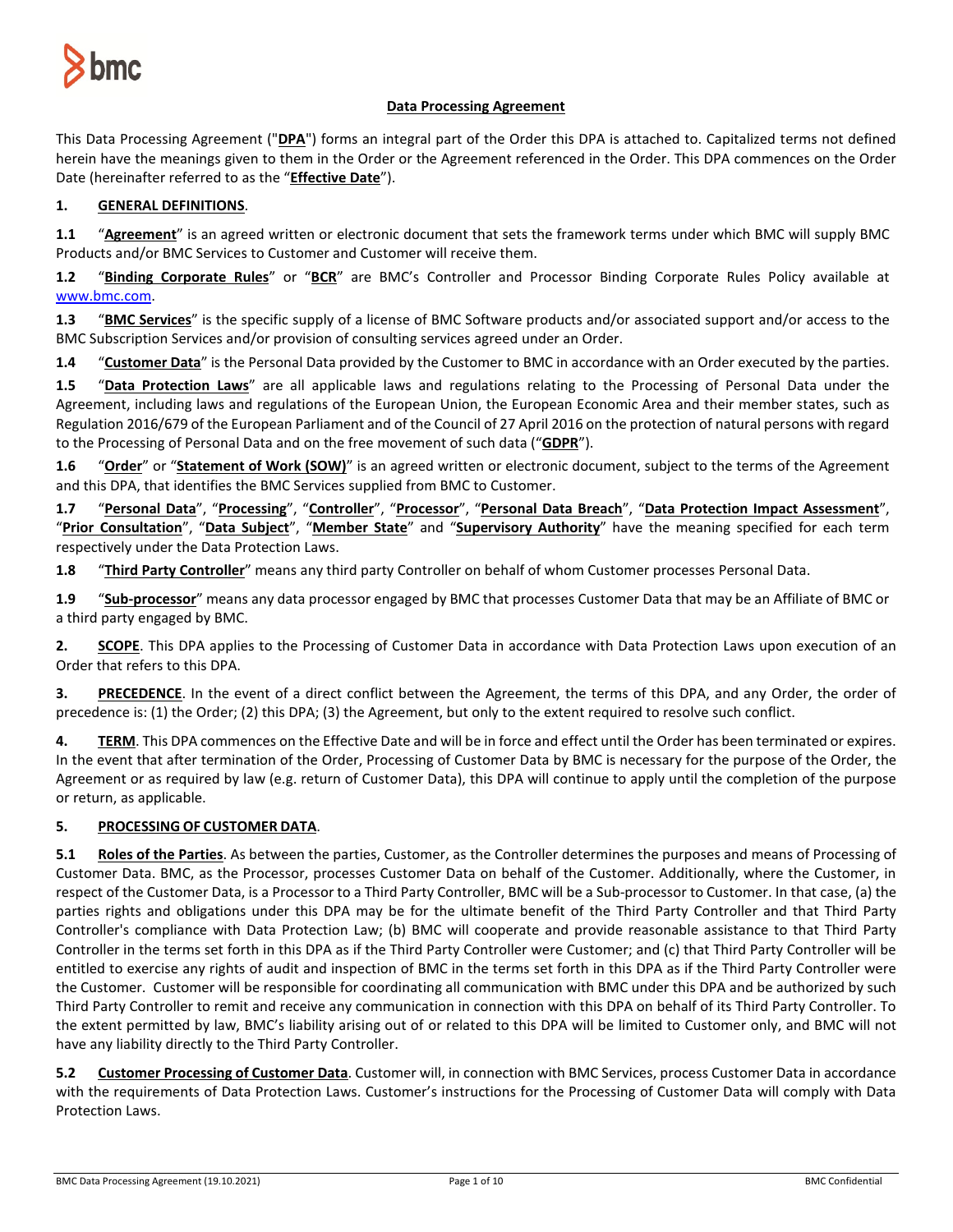

**5.3 BMC Processing of Customer Data**. BMC will only process Customer Data on behalf of and in accordance with Customer's documented instructions as set forth in this DPA. BMC will not process Customer Data except on Customer's instructions, unless required to do so by law. Customer instructs BMC to process Customer Data necessary for the exercise and performance of Customer's rights and obligations under the Agreement, the Order and this DPA respectively. Customer Data may be processed or used for another purpose only with the prior written consent of Customer. BMC will immediately inform Customer if, in BMC's opinion, an instruction from the Customer may infringe Data Protection Laws.

**5.4 Details of Processing.** BMC will process and use Customer Data for the purposes defined in Attachment 1 to this DPA and in accordance with Customer's instructions as set forth in the Agreement, the Order and this DPA. The subject-matter, duration, nature and purpose of the processing, the types of Customer Data and categories of Data Subjects processed under this DPA are further specified in Attachment 1 to this DPA.

**5.5 Records of Processing activities**. Customer and BMC will maintain records of Processing activities, in their respective roles of Controller and Processor. Parties will cooperate to fulfil the obligation to maintain such records. Any material change made by a party, requiring an update of the records of Processing activities maintained by the other party, will be notified to the other party within a reasonable time.

# **6. SUB-PROCESSING**.

**6.1 Sub-processor.** Customer acknowledges and agrees that BMC may engage its Affiliates or third parties as Sub-processors in connection with BMC Services, including access to Customer Data. A list of all Sub-processors (including BMC Affiliates and third party Sub-processor) as of the Effective Date of this DPA is provided in Attachment 2 to this DPA.

**6.2 Written contract.** Sub-processors will be obliged under a written contract (i) to comply with Data Protection Laws and (ii) to provide at least the same level of data protection as is required by this DPA, including the implementation of appropriate technical and organizational measures.

**6.3 Change of Sub-processors**. Any additions or replacements of Sub-processors will be notified to the Customer via email. Customer may oppose to BMC use of a new Sub-processor by notifying BMC in writing of its objective reasons to oppose within thirty (30) business days after receipt of BMC's notice. In the event Customer objects to a new Sub-processor, BMC will use reasonable efforts to make available to Customer a change in the BMC Services or recommend a commercially reasonable change to Customer's configuration or use of the BMC Services to avoid Processing of Customer Data by the objected-to new Sub-processor without unreasonably burdening the Customer. If BMC is unable to make available such change within a reasonable period of time, Customer may terminate the applicable Order(s) with respect only to those BMC Services which cannot be provided by BMC without the use of the objected-to new Sub-processor by providing written notice to BMC. BMC will refund Customer any prepaid fees covering the remainder of the Order term following the effective date of termination with respect to such terminated BMC Services, without imposing a penalty for such termination on Customer.

**6.4 Responsibility**. BMC will be liable for the performance of its Sub-processors to the same extent BMC would be liable if performing the BMC Services of each Sub-processor directly under the terms of this DPA.

**7. DATA SUBJECT REQUESTS**. In the event any of the parties receives a request from a Data Subject to exercise the Data Subject's right of access, right to rectification, restriction of Processing, erasure ("right to be forgotten"), data portability, object to the Processing, or its right not to be subject to an automated individual decision making ("**Data Subject request**"):

**7.1 Addressed to Customer**. To the extent Customer, in its use of the BMC Services, cannot address a Data Subject request, considering the nature of the Processing, BMC will provide commercially reasonable assistance upon Customer's written request by appropriate technical and organizational measures, insofar as this is possible, and to the extent BMC is legally permitted to do so, for the fulfilment of Customer's obligation to respond to a Data Subject request under Data Protection Laws.

**7.2 Addressed to BMC**. BMC will promptly notify Customer of a Data Subject request received in connection with BMC Services, to the extent legally permitted.

**8. DELETION AND RETURN**. Upon request by Customer made within forty-five (45) days after the effective date of termination of the Order(s), BMC will either delete or return all the Customer Data to the Customer. After such forty-five (45) day period, if BMC has not already done so, BMC will delete the Customer Data from the BMC Services, including copies, unless legally prohibited.

**9. TRANSFER OF CUSTOMER DATA TO THIRD COUNTRIES**. BMC will transfer Customer Data pursuant to the BCR as approved by the Supervisory Authority for (a) transfers outside of the European Union, the European Economic Area and/or their member states, Switzerland and the United Kingdom and (b) for Customer's that have contractually specified in an Order that Data Protection Laws apply. The BCR policy is incorporated into a BMC corporate wide policy, requiring all BMC Affiliates and their employees to comply with and respect the BCR policy which is governing the collection, use, access, storage and transfer of Customer Data among BMC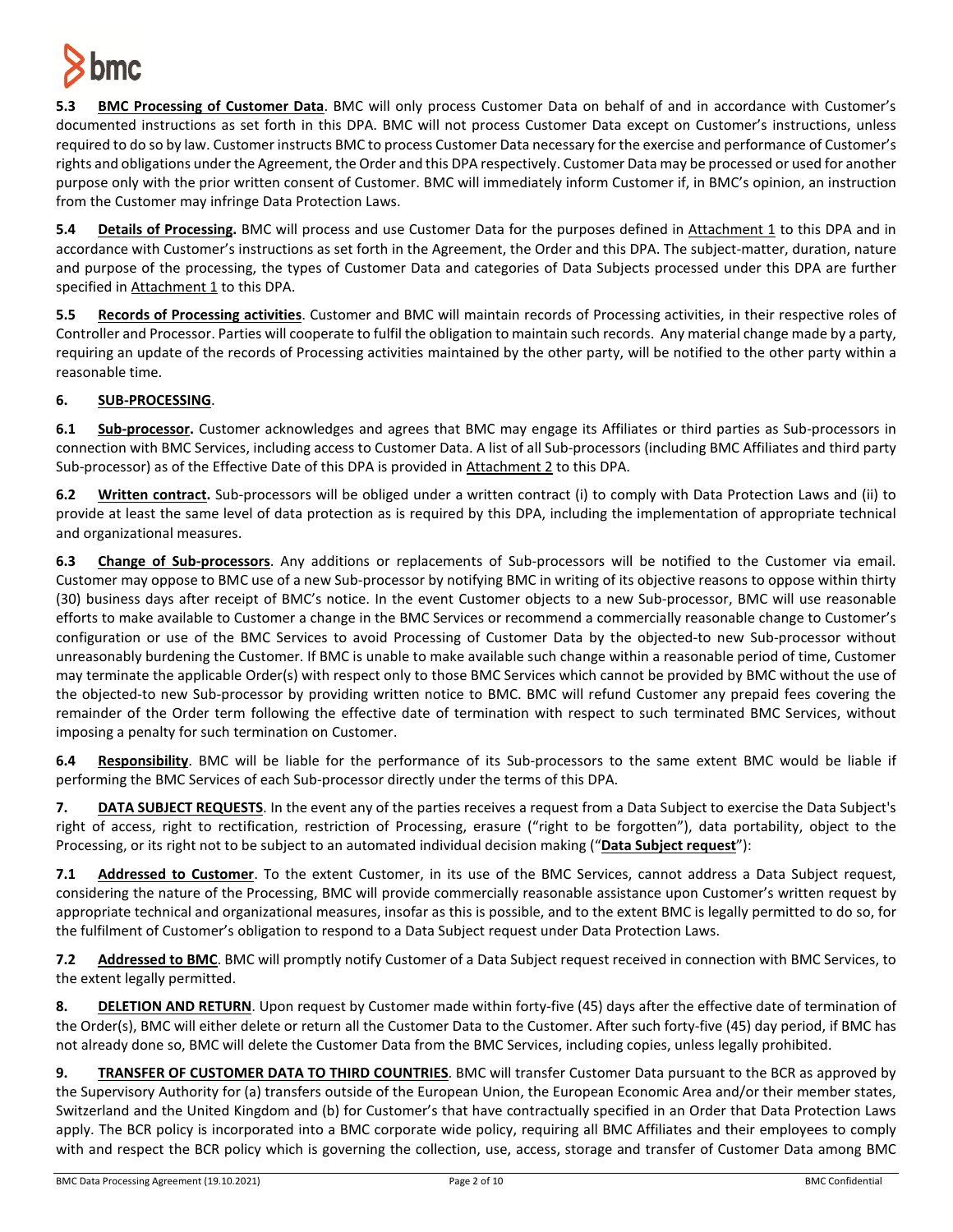

Affiliates and third party Sub-processors. BCR's are incorporated by reference and are an integral part of this DPA. Customer agrees that Customer Data may be processed by BMC Affiliates and third party Sub-processors provided that BMC, its Affiliates and its Subprocessors are and remain contractually bound by the BCR, or in the case of Sub-processors by the Sub-Processor's own BCR. BMC represents that its Affiliates and Sub-Processors are and will for the duration of this DPA remain contractually bound by and comply with the requirements of the BCR, or in the case of Sub-Processors by the Sub-Processor's own BCR.

BMC will ensure that where it receives a legally binding request for disclosure of Personal Data ("**Request for Disclosure**"), BMC will:

- (a) promptly notify the Controller, unless prohibited from doing so by a law enforcement authority or agency; put the request on hold and notify BMC's competent Supervisory Authority (i.e. the CNIL) and the appropriate Controller's competent Supervisory Authority, unless prohibited from doing so by a law enforcement authority or agency.
- (b) If prohibited from doing so, BMC will use its best efforts to inform the requesting authority or agency about its obligations under Data Protection Laws and to obtain the right to waive this prohibition.
- (c) Where such prohibition cannot be waived, BMC will lawfully challenge the Request for Disclosure on the basis of any legal deficiencies under the laws of the requesting party or any relevant conflict of laws with the laws of the European Union and/or the related Member State. In such case, BMC will also provide the competent Supervisory Authorities with an annual report providing general information about any Requests for Disclosure it may have received from a requesting authority or agency, to the extent that BMC has been authorized by said authority or agency to disclose such information.

## **10. SECURITY**.

**10.1 Confidentiality**. BMC will ensure that all personnel of BMC granted access to Customer Data have committed themselves to confidentiality by executing written confidentiality obligations to the extent legally necessary. The obligation to treat Customer Data pursuant to such confidentiality obligations will survive the termination of the employment. Customer Data may be made available only to personnel that require access to such Customer Data for the performance of BMC's contractual obligations towards Customer.

**10.2 Organizational and technical protection measures**. BMC will maintain appropriate organizational and technical protection measures, as set out in Attachment 3 to this DPA. BMC regularly monitors compliance with these measures. Upon Customer's request, BMC will provide Customer with reasonable cooperation and assistance to fulfil Customer's obligation under the GDPR, to implement and maintain appropriate organizational and technical protection measures, insofar as this obligation relates to the BMC Services in scope of this DPA.

## **11. SECURITY BREACH MANAGEMENT, NOTIFICATION AND COOPERATION WITH AUTHORITIES**.

**11.1 Customer Data Breach Notification to Customer**. BMC will notify Customer without undue delay after becoming aware of a breach of security leading to the accidental or unlawful destruction, loss, alteration, unauthorized disclosure of, or access to, Customer Data processed by BMC and its Sub-processors. BMC will make reasonable efforts to identify the cause of such breach and take those steps as BMC deems necessary and reasonable in order to remediate the cause of such a breach to the extent the remediation is within BMC's reasonable control. Where, and in so far as it is possible, the notification will:

- (a) describe the nature of the Personal Data Breach including where possible, the categories and approximate number of Data Subjects concerned and the categories and approximate number of personal data records concerned;
- (b) communicate the name and contact details of the data protection officer or other contact point where more information can be obtained;
- (c) describe the likely consequences of the Personal Data Breach;
- (d) describe the measures taken or proposed to be taken to address the Personal Data Breach, including, where appropriate, measures to mitigate its possible adverse effects.

**11.2 Customer Data Breach Notification to the Supervisory Authority and the Data Subject.** Upon Customer's request, BMC will provide Customer with reasonable cooperation and assistance to fulfil Customer's obligation under the GDPR to notify a Customer Data Breach to the Supervisory Authority and to communicate on a Customer Data Breach to the Data Subject, insofar as this obligation relates to the BMC Services in scope of this DPA.

**11.3 Cooperation with Supervisory Authorities.** Customer and BMC will cooperate with competent Supervisory Authorities as required by the GDPR. If a party is subject to investigative or corrective powers of a Supervisory Authority, this party will inform the other party without undue delay, insofar as it relates to the data Processing covered by this DPA. Parties will provide reasonable assistance to each other to fulfil obligations to cooperate with Supervisory Authorities.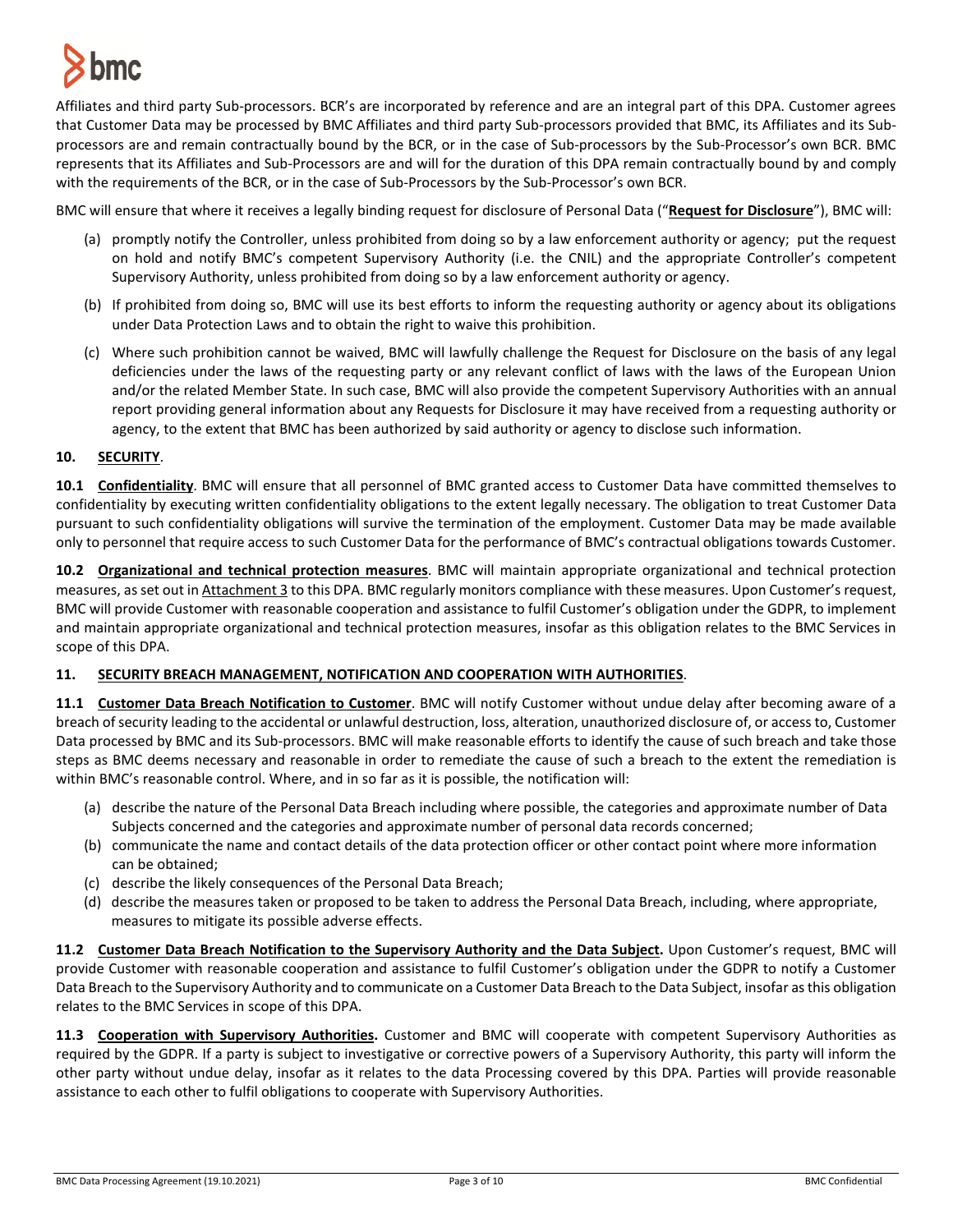

# **12. AUDIT AND IMPACT ASSESSMENTS**.

**12.1 Data Protection Impact Assessment and Prior Consultation.** Upon Customer's request, BMC will provide Customer with reasonable cooperation and assistance to fulfil Customer's obligation under the GDPR to carry out a Data Protection Impact Assessment related to Customer's use of the BMC Services, to the extent Customer does not otherwise have access to the relevant information, and to the extent such information is available to BMC. BMC will provide reasonable assistance to Customer in the cooperation or Prior Consultation with the Supervisory Authority in the performance of its tasks.

**12.2 Audit**. Upon request by Customer, BMC will make available to Customer all relevant information necessary to demonstrate compliance with this DPA, and will allow for and contribute to audits, including inspections, by Customer or an auditor mandated by Customer in relation to the Processing of the Customer Data by BMC and its Sub-processors. Customer will give notice of any audit or inspection to be conducted and will make reasonable endeavors to avoid causing any damage or disruption to BMC premises, equipment and business while its personnel are on those premises in the course of such an audit or inspection. Any audit will be carried out on reasonable prior written notice of no less than thirty (30) days, and will not be carried out more than once a year. Access to BMC premises for the purposes of such an audit or inspection is subject to: (a) the production of reasonable evidence of identity and authority by the auditors; (b) normal business hours; (c) audit personnel have committed themselves to confidentiality by executing written confidentiality obligations; and (d) access only to information that is strictly relevant to the BMC Services being provided to Customer, which excludes any information relating to the provision of BMC Services to other Customers. In addition to the aforementioned requirements, direct security and penetration tests require express prior written authorization from BMC and compliance with the then current BMC penetration tests policy.

**13. LIMITATION OF LIABILITY**. Each party's liability, taken together in the aggregate, arising out of or related to this DPA, whether in contract, tort or under any other theory of liability, is exclusively subject to terms and conditions contained in the Agreement.

**14. NOTICES.** Notices under this DPA will be provided in writing to BMC via the following email address: privacy@bmc.com.

| ATTACHMENTS INCORPORATED INTO THIS DPA                          |  |  |
|-----------------------------------------------------------------|--|--|
| Attachment 1 – Details of Customer Data processing              |  |  |
| Attachment 2 – List of Sub-processors                           |  |  |
| Attachment 3 - Organizational and technical protection measures |  |  |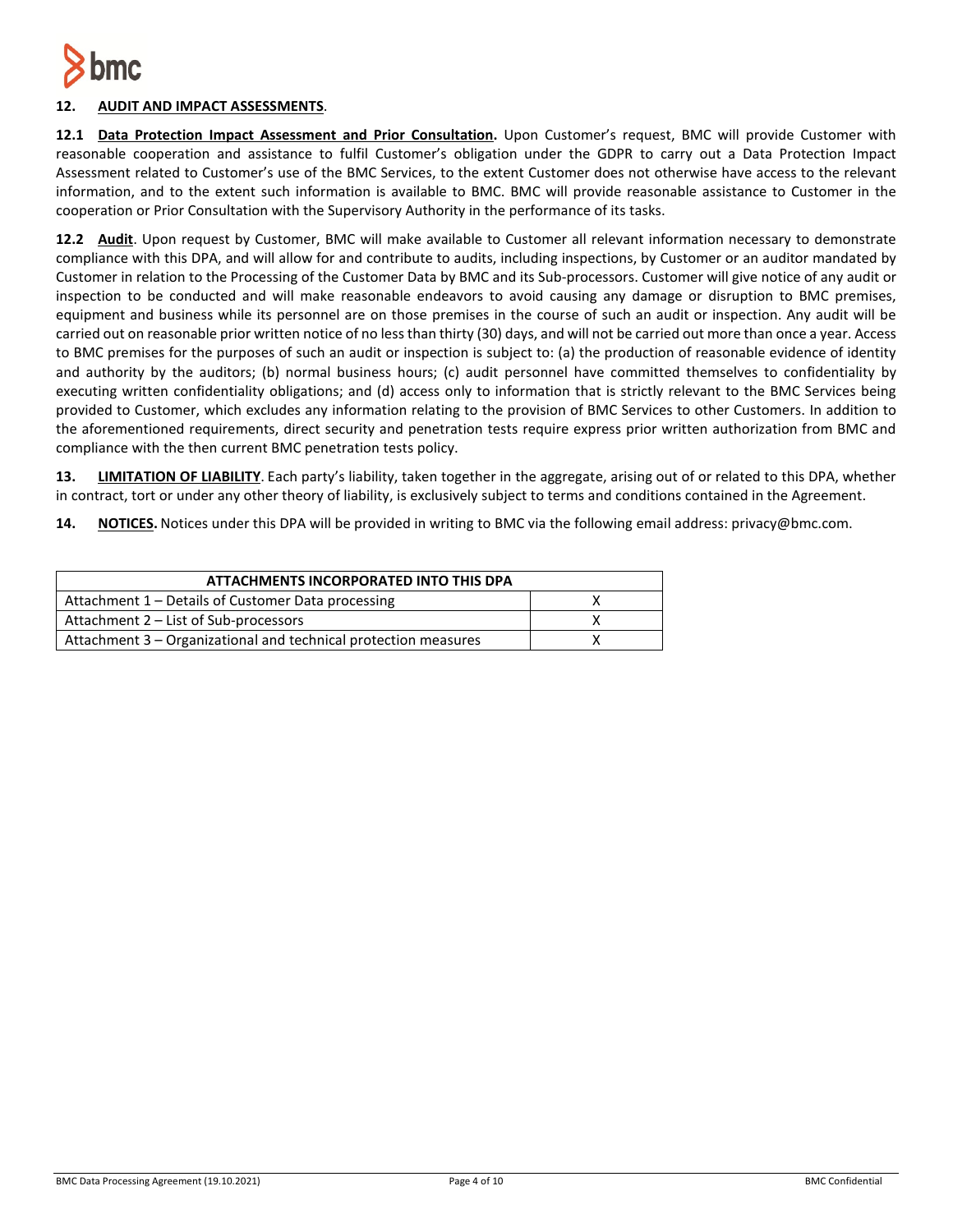

### **Attachment 1 - Details of Customer Data processing**

#### **1. Extent, subject-matter, nature and purpose of intended processing of Customer Data**

As set forth in the Agreement, BMC will process Customer Data necessary for the exercise and performance of Customer's rights and obligations under the Agreement, the Order and this DPA.

Additionally, as set forth in the DPA, BMC will not disclose Customer Data except as expressly permitted in writing by Customer or where required by law, in which case, to the extent legally permitted, BMC will provide Customer with prior notice of any such compelled disclosure.

#### **2. Duration of processing**

The duration of Personal Data processing is the duration of the Order.

#### **3. Categories of Customer Data and concerned Data Subjects**

#### **(a) Data Subjects**

**The extent of Customer data processed by BMC is determined and controlled by Customer in its sole discretion. It may include, but is not limited to Personal Data relating to the following categories of data subjects:**

- Prospects, customers, business partners and vendors of Customer
- Customer's personnel, including Employees, agents and contractors
- Customer's Users authorized by Customer to use BMC Services

#### **(b) Categories of Personal Data**

**The extent of Customer data processed by BMC is determined and controlled by Customer in its sole discretion. It will include Personal Data relating to the following categories of Personal Data:**

- Contact details, such as name, professional phone number, professional email address, professional office address, title, degree, date of birth.
- Product usage data, such as media used, file type used, file size, usage and status and information related to BMC Products such as location, language, software version, data sharing choices and update details.
- Connection data, such as number of times customer contact has engaged our Support center, duration of the engagement, means by which customer contacted BMC (by email, videoconference, Support center, etc.), region, language, time zone, localization.
- Device data, such as information about Computers, and/or devices such as operating system, amount of memory, region, language, time zone, model number, first start date, age of Computer and/or device, device manufacture date, browser version, computer manufacturer, connection port, device identifiers and additional technical information that varies by Product.
- Other Personal Data provided by a Data Subject when she/he interacts, online or by phone, or mail with the Support centers, help desks and other customer support channels to facilitate delivery of BMC Services and to respond to Customer or Data Subject inquiries.
- Any other Personal Data Customer or Customer's Users submit, send or store via BMC Subscription Services.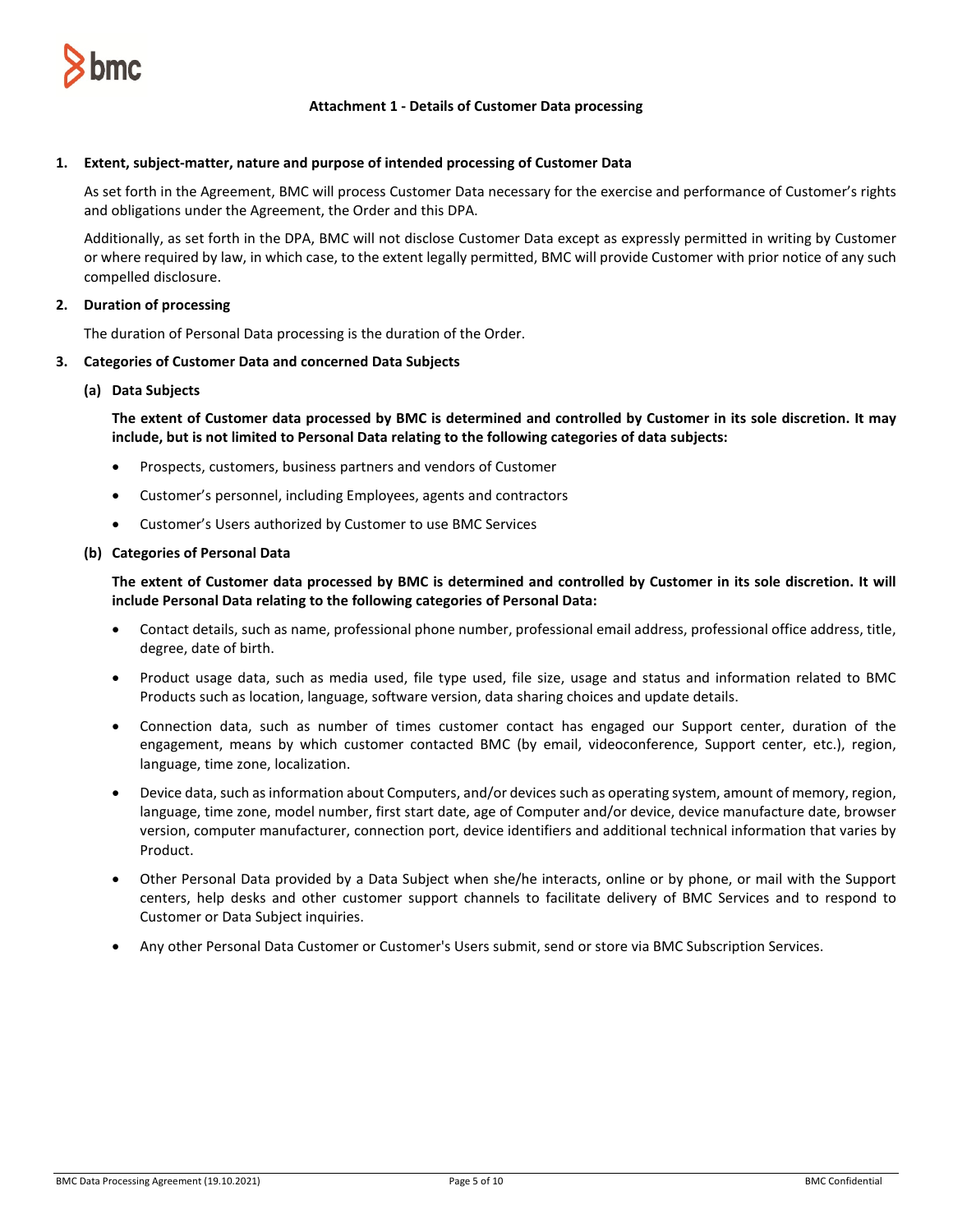

## **Attachment 2 - List of Sub-processors**

| <b>Entity Name</b>                                                                                                                                               | Entity<br><b>Type</b> | Country/<br><b>Region</b> |  |
|------------------------------------------------------------------------------------------------------------------------------------------------------------------|-----------------------|---------------------------|--|
| <b>BMC Affiliates</b>                                                                                                                                            |                       |                           |  |
| BMC Entities within European Economic Area (EEA) part of BMC's BCRs - please see link<br>https://www.bmc.com/legal/data-privacy-binding-corporate-rules.html#A-1 | Affiliate             | EEA                       |  |
| BMC Entities Non-EEA part of BMC's BCRs - please see link https://www.bmc.com/legal/data-<br>privacy-binding-corporate-rules.html#A-2                            | Affiliate             | Non-FFA                   |  |
| Additional third-party entities may be called out on Orders                                                                                                      |                       |                           |  |

Note: The links above provide the name of BMC current Affiliates. Any additions or replacements will be notified in accordance with Section 6.3 of this DPA. The link does not contain any other terms or conditions.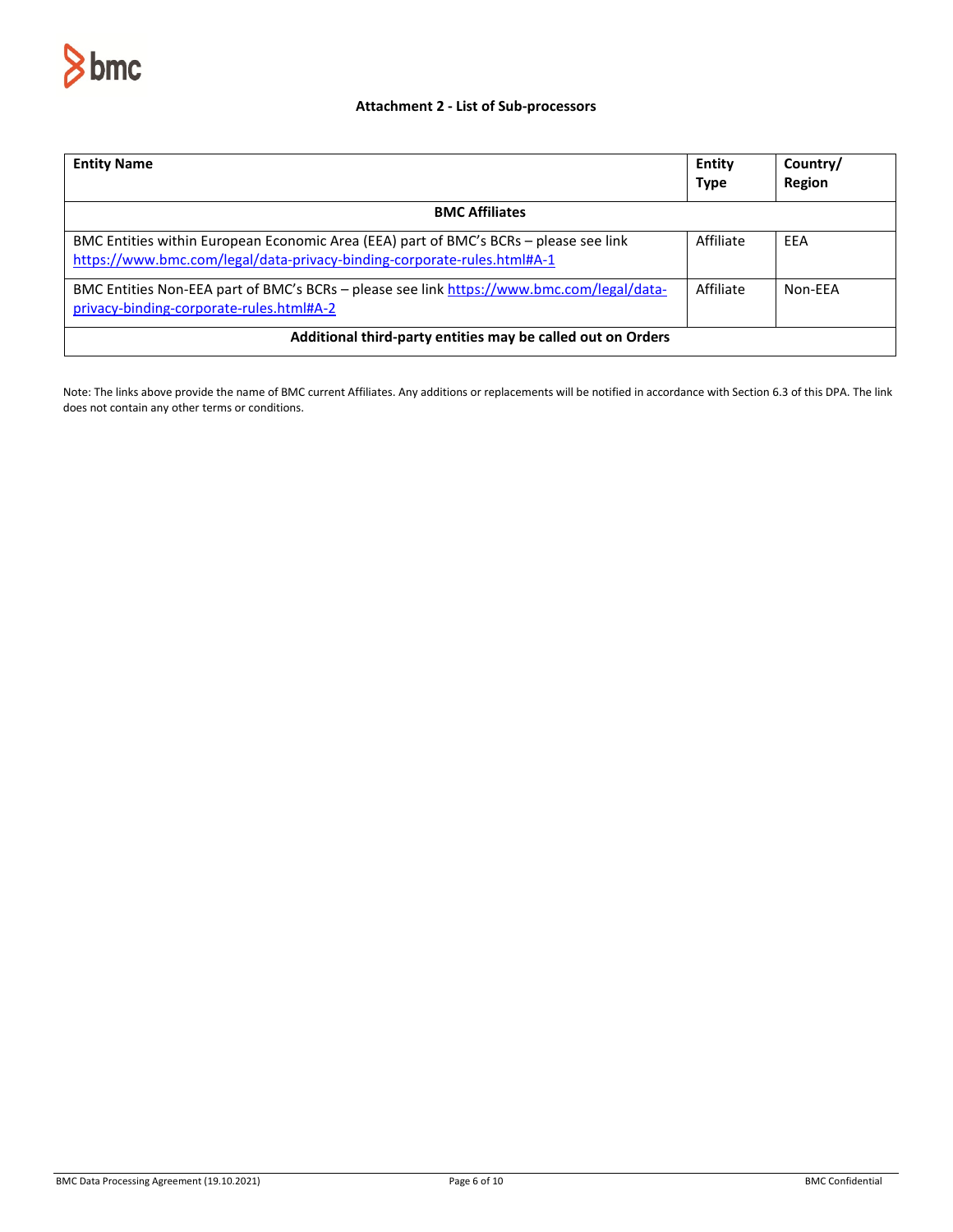

**Attachment 3 - Organizational and technical protection measures**

#### **A. GENERAL ORGANIZATIONAL AND TECHNICAL MEASURES**

**To the extent Customer elects to provide Customer Data to BMC in accordance with the relevant Order, the Agreement and this DPA, the following organizational and protection measures apply.** 

- **1. Access control to premises, facilities and assets to prevent unauthorized persons from gaining access to data processing systems for processing or using Customer Data. BMC has deployed the following measures to control access to systems and data:**
	- BMC has an identity management system fully integrated with BMC human resources system providing full lifecycle management for BMC Users Accounts and access to data.
	- Accounts and access are revoked immediately upon termination of employment of such BMC user account, including disconnection of active remote access sessions.
	- BMC User Accounts are generated on a per-individual basis and not shared.
	- For BMC Support, access to Support Managed File Transfer Facility ("MFT") service is restricted to authorized personnel only, which is limited to BMC Support and the customer.
	- For BMC Support, BMC's Support MFT service is deployed in physically redundant, geographically diverse locations.
	- For BMC Consulting Services, access to BMC endpoints is restricted to authorized personnel only which is limited to BMC Support Services and BMC Consulting Services organizations.
	- BMC's data centers are with industry recognized tiered providers, with:
		- o Multiple certifications that may include: SSAE 16 (SOC I type II), PCI DSS (sec 9 & 12), ISO 27001, NIST
		- o 24 hour security
		- o Restricted, multifactor access

#### **2. Access control to systems to prevent data processing systems from being used without authorization.**

BMC has deployed the following measures to provide a secured access to systems:

- BMC user accounts are required in order to access BMC systems. Access is restricted to authorized Support personnel, and the assigned system owner.
- **3. Access control to ensure that persons entitled to use a data processing system have access only to the data to which they have a right of access, and that Customer Data cannot be read, copied, modified or removed without authorization in the course of processing or use and after storage.**
	- BMC maintains a confidential information protection policy that outlines data handling practices based on classification for which all BMC employees must comply.
	- BMC user accounts are required to access BMC systems, and are restricted to authorized Support personnel and the assigned system owner.

#### **B. ORGANIZATIONAL AND TECHNICAL MEASURES APPLYING ONLY TO SUPPORT**

- **1. Disclosure control to ensure that Customer Data cannot be read, copied, altered, or removed without authorization during electronic transfer or transfer or transport or while being recorded onto data storage media, and that it is possible to check and establish to which parties Customer Data are to be transferred by means of data transmission facilities.** 
	- BMC has deployed security measures to ensure that Customer Data is fully encrypted, using AES 256, in transport as it moves from the Customer site to Support MFT system.
	- Customer communication to the Support MFT system requires the use of an encrypted transmission channel using Secure File Transfer Protocol (SFTP).
	- BMC utilizes AES-256 encryption on disk, to ensure that data at rest on the Support MFT system cannot be read without authorization.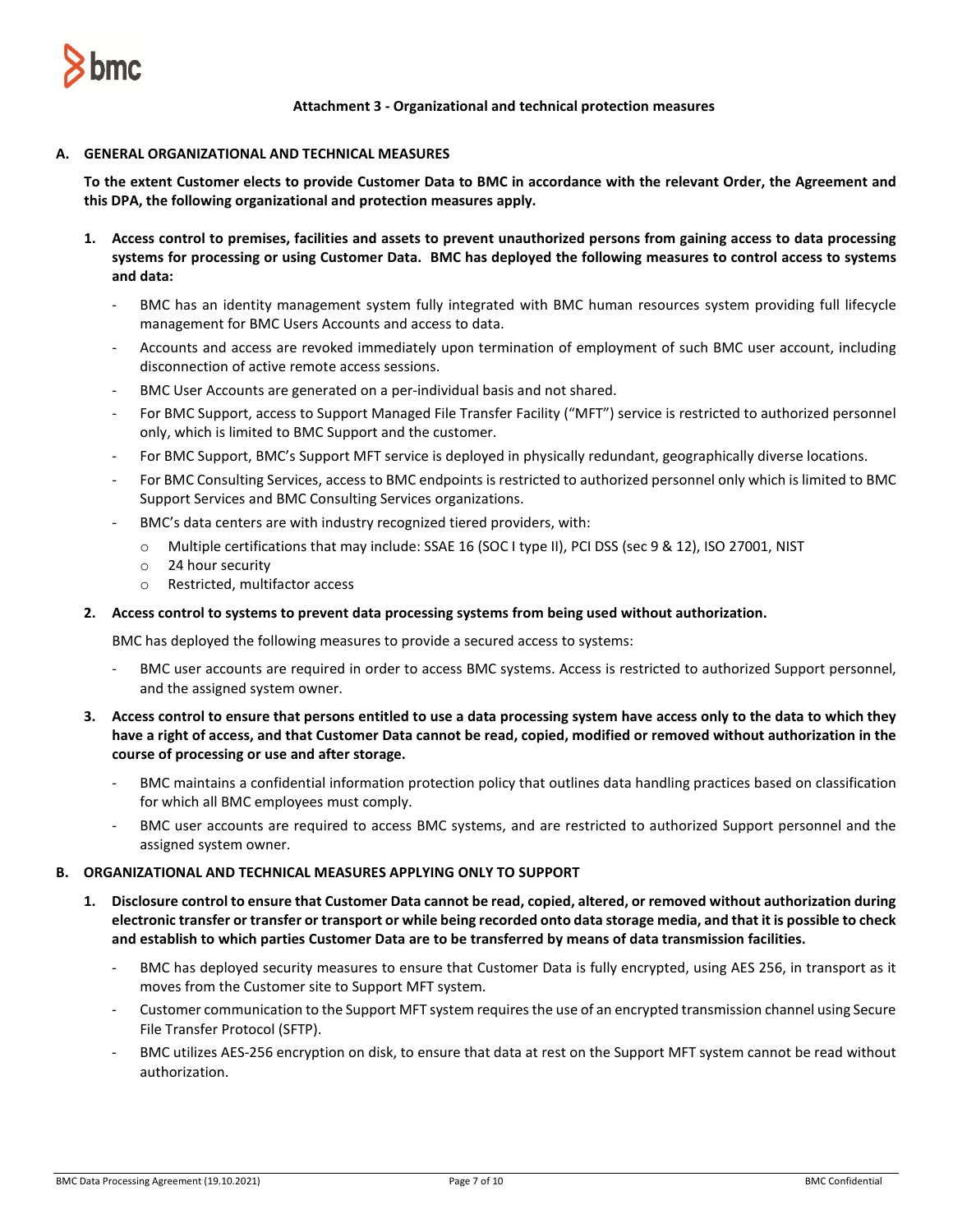

- **2. Input control to ensure that it is possible to after-the-fact check and establish whether Customer Data has been entered into, altered, or removed from data processing systems, and if so, by whom.** 
	- BMC has implemented controlled and secured logging procedures applicable to the Support MFT systems where the Customer Data potentially resides.
	- Logging provides full accountability for actions taken against Customer Data. Logs are retained for a period of at least a consecutive six (6) months.
- **3. Job control to ensure that Customer Data processed on behalf of others are processed strictly in compliance with the data controller's instructions.** 
	- In the event Customer provides Customer Data for Support purposes, the Support MFT system provides automatic scanning of the stored data to attempt to detect data such as bank account and credit card numbers that BMC does not want/need to receive.
	- If BMC detects data it does not want/need to receive, both the Customer and BMC Support personnel are alerted so special handling or deletion procedures can be taken if needed.
- **4. Availability control to ensure that Customer Data are protected against accidental destruction or loss.** 
	- BMC has a 24/7 network and security operations centers (NOC/SOC) to respond to network and security related incidents and provide continuous monitoring of our systems.
	- BMC has a variety of security tools implemented to protect its environment and data entrusted to it, including but not limited to, intrusion prevention services (IPS), anti-virus, application heuristic analysis (sandboxing), endpoint encryption, security information and event management (SIEM), rogue system detection (RSD), and web content filtering.
	- BMC maintains a formal incident response and cyber crisis plan that includes standard actions and engagement for incident handling that includes notification to the Customer and authorities.

## **C. ORGANIZATIONAL AND TECHNICAL MEASURES APPLYING ONLY TO SUBSCRIPTION SERVICES**

**1. Access control to premises and facilities to prevent unauthorized persons from gaining access to data processing systems for processing or using Personal Data.**

In data centers, the following measures are deployed to protect and control secured access to data center facilities:

- Access to production and disaster recovery data centers is securely controlled and monitored by industry standard layers of security.
- No entry to data center sites without approved change control, photo ID card and security center clearance.

## **2. Access control to systems to prevent data processing systems from being used without authorization.**

The following controls are implemented:

- Unique User identifiers (User IDs) to ensure that activities can be attributed to the responsible individual.
- User passwords are stored using a one-way hashing algorithm and are never transmitted unencrypted.
- Access to the Services require a valid User ID and password combination, which are encrypted via current industry encryption standards while in transmission. Following a successful authentication, a random session ID is generated and stored in the User's browser to preserve and track session state.
- Controls to ensure generated initial passwords must be reset on first use.
- Controls to revoke access after several consecutive failed login attempts.
- Controls on the number of invalid login requests before locking out a User.
- Controls to force a User password to expire after a period of use.
- Controls to terminate a User session after a period of inactivity.
- Password history controls to limit password reuse.
- Password length controls
- Password complexity requirement.
- Verification question before resetting password.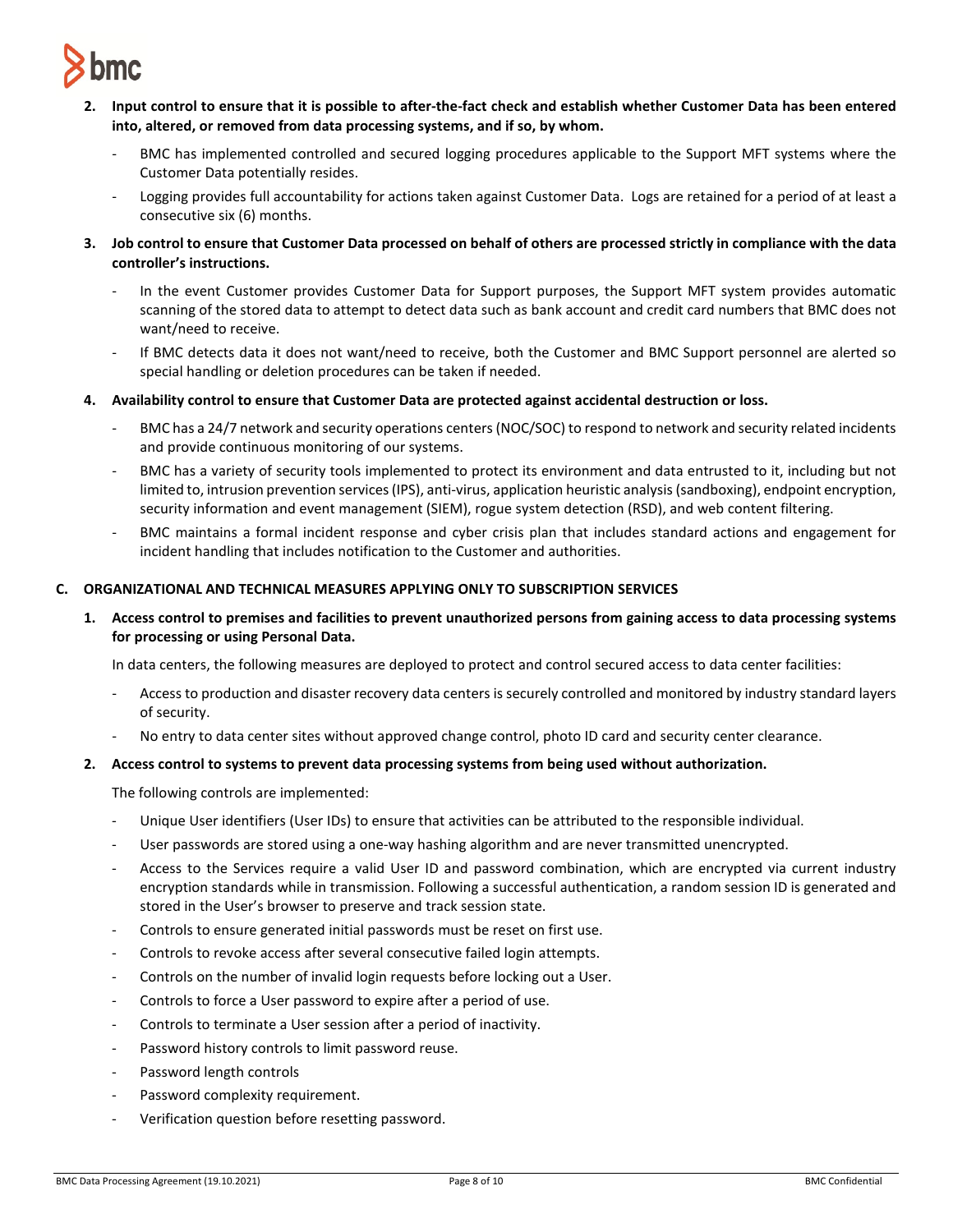# **bmc**

- **3. Access control to data to ensure that persons authorized to use a data processing system have access only to the data to which they have a right of access, and that Personal Data cannot be read, copied, modified or removed without authorization in the course of processing or use and after storage.**
- **4. Disclosure control to ensure that Personal Data cannot be read, copied, altered, or removed without authorization during electronic transfer or transfer or transport or while being recorded onto data storage media, and that it is possible to check and establish to which parties Personal Data are to be transferred by means of data transmission facilities.**

Security measures are employed to ensure that Personal Data is fully encrypted during transmission between Customer's network and the XaaS services data centers.

Customer communication to any XaaS services data center requires the use of an encrypted transmission channel, including at least HyperText Transfer Protocol Secure (HTTPS) and Transport Layer Security (TLS). Additional encrypted transmission channels may also include but are not limited to, Secure File Transfer Protocol (SFTP) and Internet Protocol Security Virtual Private Network (IPSec VPN).

**5. Input control to ensure that it is possible to after-the-fact check and establish whether Personal Data has been entered into, altered, or removed from data processing systems, and if so, by whom.**

Controlled and secured logging procedures may be employed on XaaS services systems where the Personal Data resides. Logging provides full accountability for actions taken against Personal Data and by whom within the XaaS Services organization.

**6. Job control to ensure that personal data processed on behalf of others are processed strictly in compliance with the Data Controller's instructions.**

As set forth in the DPA, BMC and its Sub-processor will process Personal Data in accordance with Customer's lawful and explicit instructions, including to provide the Services as set forth in the Agreement and as instructed by Users in their use of the Services.

**7. Availability control to ensure that Personal Data are protected against accidental destruction or loss.**

BMC has a variety of security tools implemented to protect its environment and data entrusted to it, including but not limited to, intrusion prevention services (IPS), anti-virus, application heuristic analysis (sandboxing), endpoint encryption, security information and event management (SIEM), rogue system detection (RSD), and web content filtering.

BMC maintains a formal incident response and cyber crisis plan that includes standard actions and engagement for incident handling that includes notification to the customer and authorities.

- Disaster recovery. BMC or its Sub-processor may utilize disaster recovery facilities that may be geographically remote from primary data centers, along with required hardware, software, and Internet connectivity, in the event BMC's Subprocessor production facilities at the primary data center were to be rendered unavailable. BMC's Sub-processor has disaster recovery plans in place and tests them at least once per year.
- Viruses. The Services will not introduce any viruses to Customers systems; however, the Services do not scan for viruses that could be included in attachments or other Customer Data uploaded into the Services by Customer. Any such uploaded attachments will not be executed in the Services and therefore will not damage or compromise the Services.
- **8. Segregation control to ensure that data collected for different purposes can be processed separately.** 
	- Permissions and access control lists within BMC Subscription Services environment allow logically segregated processing of personal data;
	- Access control within the BMC Subscription Services environment is restricted and isolated so usage activities for one BMC customer cannot be viewed or accessed by another BMC customer.

## **D. ORGANIZATIONAL AND TECHNICAL MEASURES APPLYING ONLY TO CONSULTING SERVICES**

- **1. Disclosure control to ensure that Customer Data cannot be read, copied, altered, or removed without authorization during electronic transfer or transfer or transport or while being recorded onto data storage media.**
	- BMC has deployed security measures to ensure that BMC Consulting Services computing systems (the PS laptops) are fully encrypted, using AES 256.
		- BMC Consulting Services consultants utilize secure transmission methods for data transfer to/ from customer, such as SFTP.